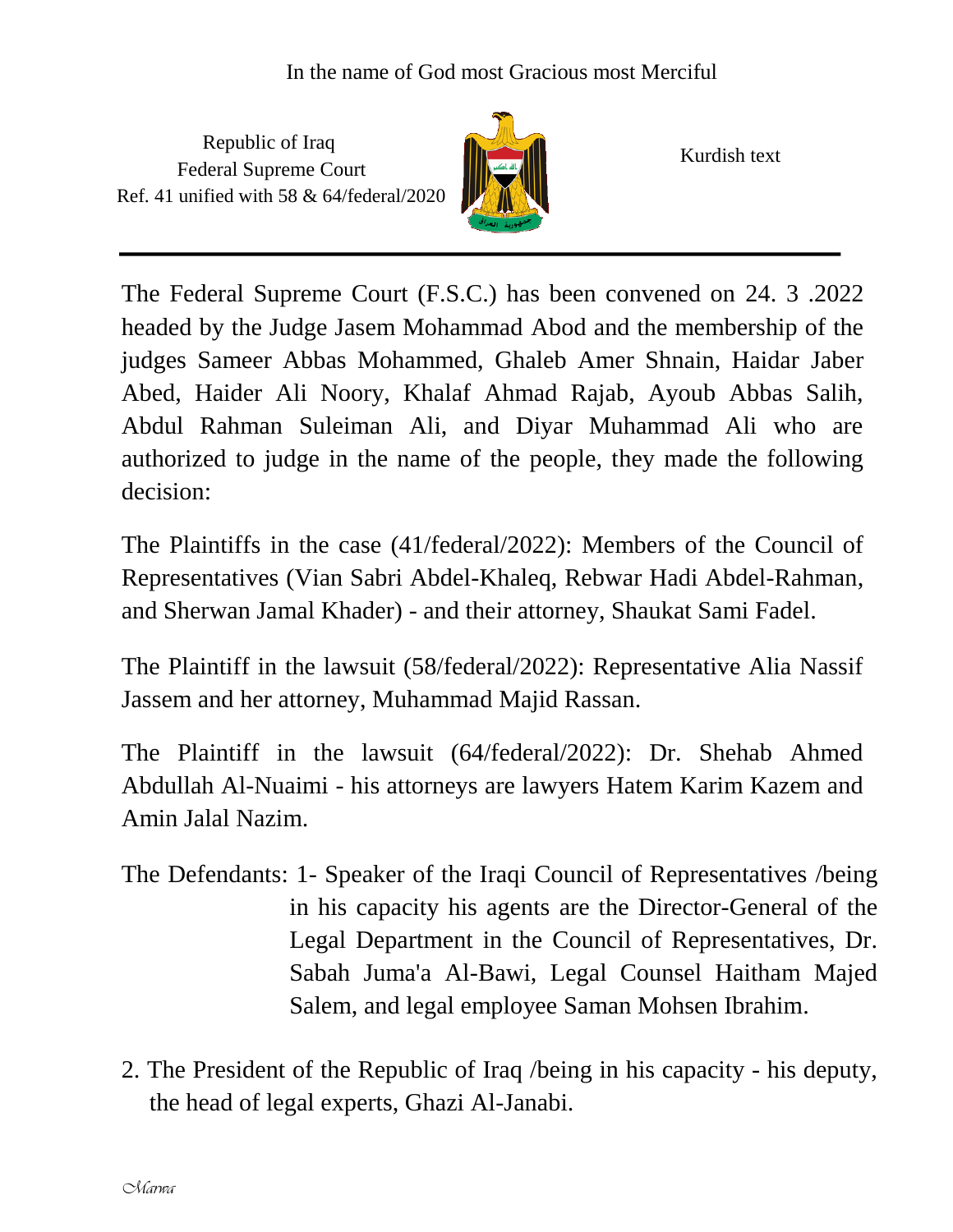## The Claim:

The plaintiffs claimed in the case No. (41/federal/2022), through their attorney, that the first defendant announced approval of the nomination of the second defendant, the candidate (Barham Ahmed Al-Haj Saleh) on the list of names of candidates accepted twice, the first on 31/1/2022, and the second dated 22/2/2022, and since the second defendant/being in his capacity, lacked the condition (good conduct and known for his integrity, integrity, justice and loyalty to the homeland) contained in Article ( $68/3^{rd}$ ) of the Constitution and Article ( $1/3^{rd}$ ) of the Law of Provisions Candidacy for the position of President of the Republic No. (8) of 2012 after issuing Republican Decree No. (2) on 10/2022, which stipulates in paragraph  $(1<sup>st</sup>)$  of it: (The convict, Jawad Louay Jawad, is exempted from the remainder of his sentence in the ruling issued by the Karkh Criminal Court in Case No. 283/jim/2018) as the pardoned person is sentenced to life imprisonment, and that the defendant's conduct of this act violates his good conduct, behavior, integrity, integrity and justice And his loyalty to the homeland because his approval of the issuance of the republican decree contradicts Article  $(72/2<sup>nd</sup>/ali f)$  of the constitution, which stipulates that (the term of the President of the Republic ends with the end of the parliament's session), the session of the Council of Representatives ended on 7/10/2021, and it was necessary for it to be satisfied with exercising its urgently needed tasks, such as calling the Council of Representatives to convene in accordance with the provisions of Article (54) of the Constitution, and it was necessary for the President of the Republic and his employees to verify that the priorities of The special amnesty is legitimate in accordance with the provisions of Article  $(26/5<sup>th</sup>)$  of the internal system of the Presidency of the Republic No. 2 of 2019, but he has directly agreed to the inclusion of the Prime Minister for convicts with a special amnesty even though the Prime Minister heads a caretaker government, All that is available to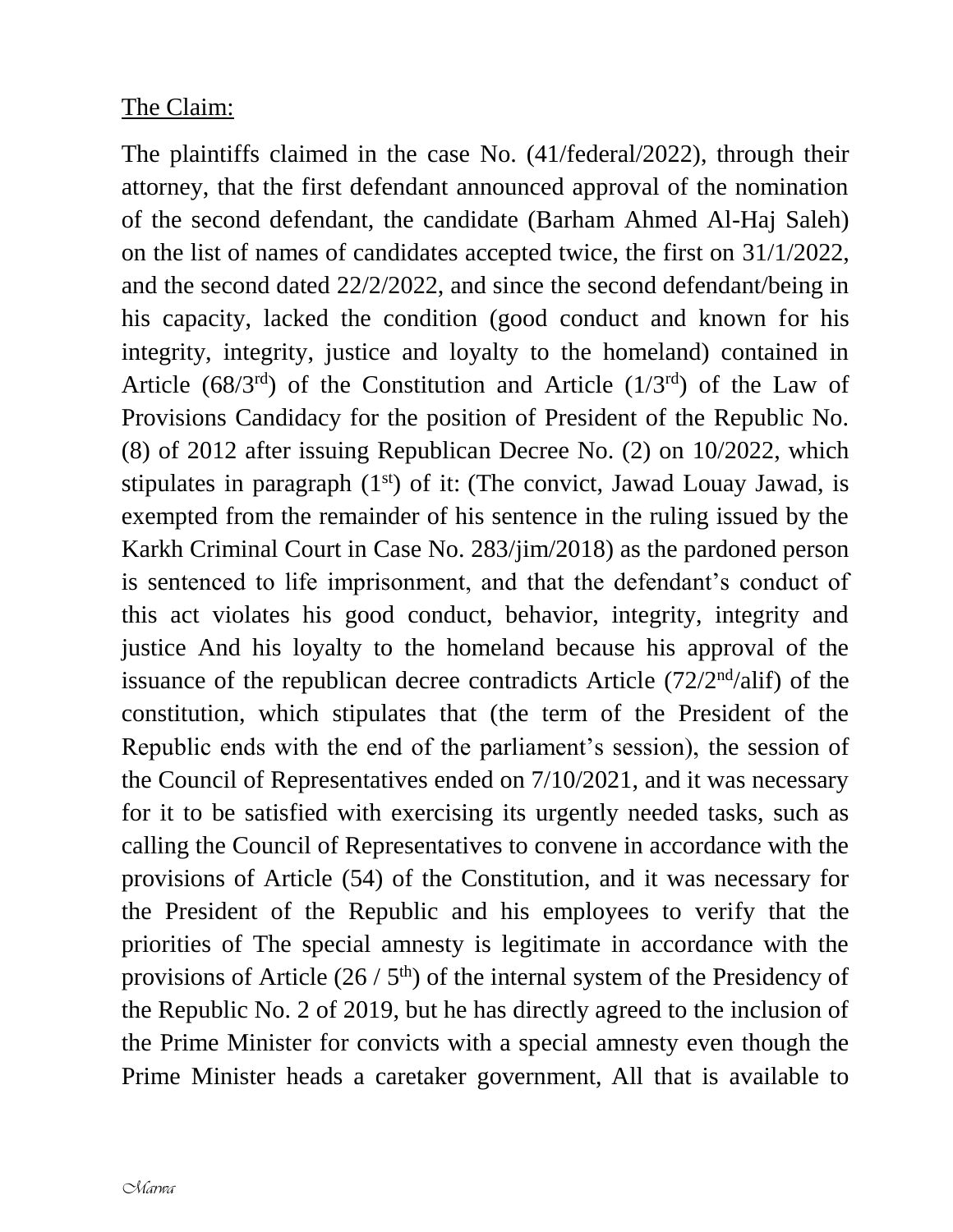him under it is to take decisions and measures that cannot be postponed, which would continue the work of state institutions and public utilities in accordance with the provisions of Article  $(42/2<sup>nd</sup>)$  of the Cabinet's bylaw No. (2) of 2019, and this amnesty is considered perjury of the constitutional oath stipulated in Article 50 of the Constitution, which the President performed before the representatives of the people when he swore to God the Most High, the Great, to (perform his legal duties and responsibilities with dedication and sincerity, look after the interests of the people and abide by the implementation of legislation honestly and impartially). As this amnesty contradicts the concepts of dedication to perform tasks and responsibilities faithfully and also contradicts with the fact that the President of the Republic represents a symbol of the unity of the country and represents the sovereignty of the country and ensures compliance with the Constitution as stipulated in Article (67) of it, and this amnesty contradicts the principle of equality among Iraqis that it stipulates. Article (14) of the Constitution, he pardons a particular drug dealer while he does not ask for a pardon for his peers who committed the same crime, which is considered one of the dangerous crimes and its dangerous impact on society, and what is justified in not pardoning the thousands of citizens who are imprisoned, This amnesty also contradicts Iraq's international obligations, as it ratified many relevant international treaties in this regard, and it also contradicts the state's endeavor to confront its illegal spread in Iraq and is considered a betrayal of the blood of the martyrs of the security forces and their families who were killed by drug dealers, and it also contradicts the directives of The Iraqi legislator who did not include the perpetrator of this crime with a general amnesty, as he exempted it under Article  $(2/2<sup>nd</sup>/kaf)$  of the Amnesty Law No. (19) of 2008 and Article  $(8<sup>th</sup>)$  of the General Amnesty Law No. (27) of 2016; the President of the Republic had to follow the directions of the legislator in order to achieve integration in the work of state institutions, especially since his remedy to withdraw the decree and form the investigative committee does not negate the act of negligence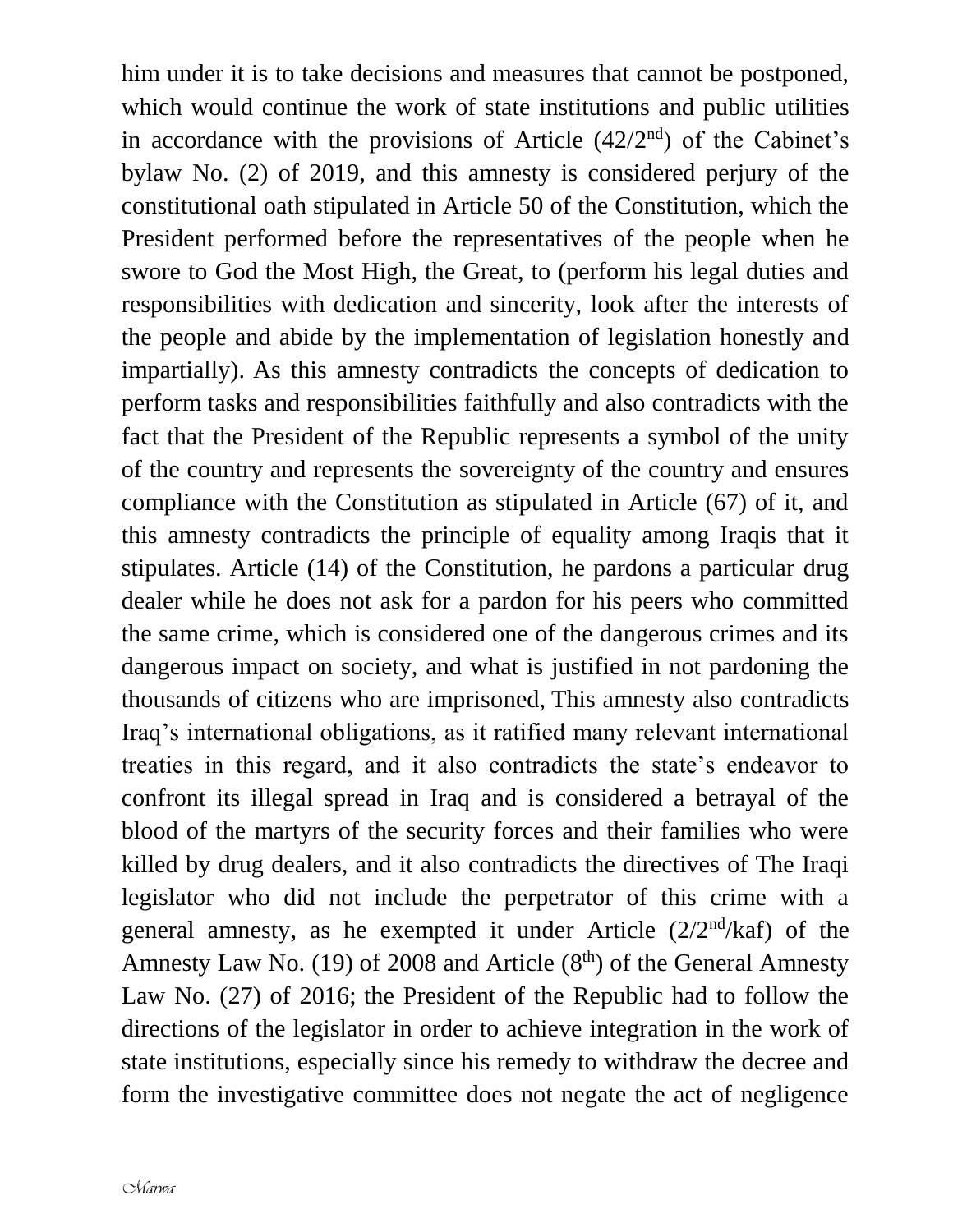or negligence that involves the penal element that necessitates legal accountability with evidence of moving more than one criminal complaint against him to the competent investigation courts. Admitting him to commit an act in breach of his constitutional duties, Therefore, based on the provisions of Article (93/3<sup>rd</sup>) of the Constitution, the plaintiff requested the FSC to rule that the two decisions of the Council of Representatives to accept the nomination of the candidate Barham Ahmed Al-Haj Saleh for the post of President of the Republic, taken on 31/1/2022 and 22/2/2022, are invalid and not to accept His candidacy in the future for violating the provisions of Article (68) of the Constitution and other relevant constitutional articles, and violating the provisions of Article  $(1/3^{rd})$  of the Law on the Provisions of Candidacy for the Post of President of the Republic, especially since the election of the President of the Republic has not yet taken place, and the defendants are charged with fees, expenses and attorney fees. The case was registered with this court in No. (41/federal/2022), and the legal fee was collected for it in accordance with the provisions of Article  $(1/3<sup>rd</sup>)$  of the FSC's bylaw No. (1) of 2005, and it informs the defendants of its petition and documents in accordance with the provisions of Article  $(2/1<sup>st</sup>)$  from the same bylaws above, the attorney for the first defendant replied in the answer list dated 9/3/2022, in summary, that the Council of Representatives received the requests of candidates for the post of President of the Republic, including the candidate who is the subject of the case, and took all measures to ensure that the conditions that must be met by the candidates are met. With a final judicial decision or not, the answers are in the negative, and that the republican decree is an administrative decision, and the decision to withdraw it makes it null and void and with retroactive effect, canceling all its effects and returning the situation to what it was before its issuance, And Article (72/2<sup>nd</sup>/beh) of the constitution stipulates (The President of the Republic shall continue to exercise his duties until after the end of the elections and the meeting of the Council of Representatives), which is what the esteemed court's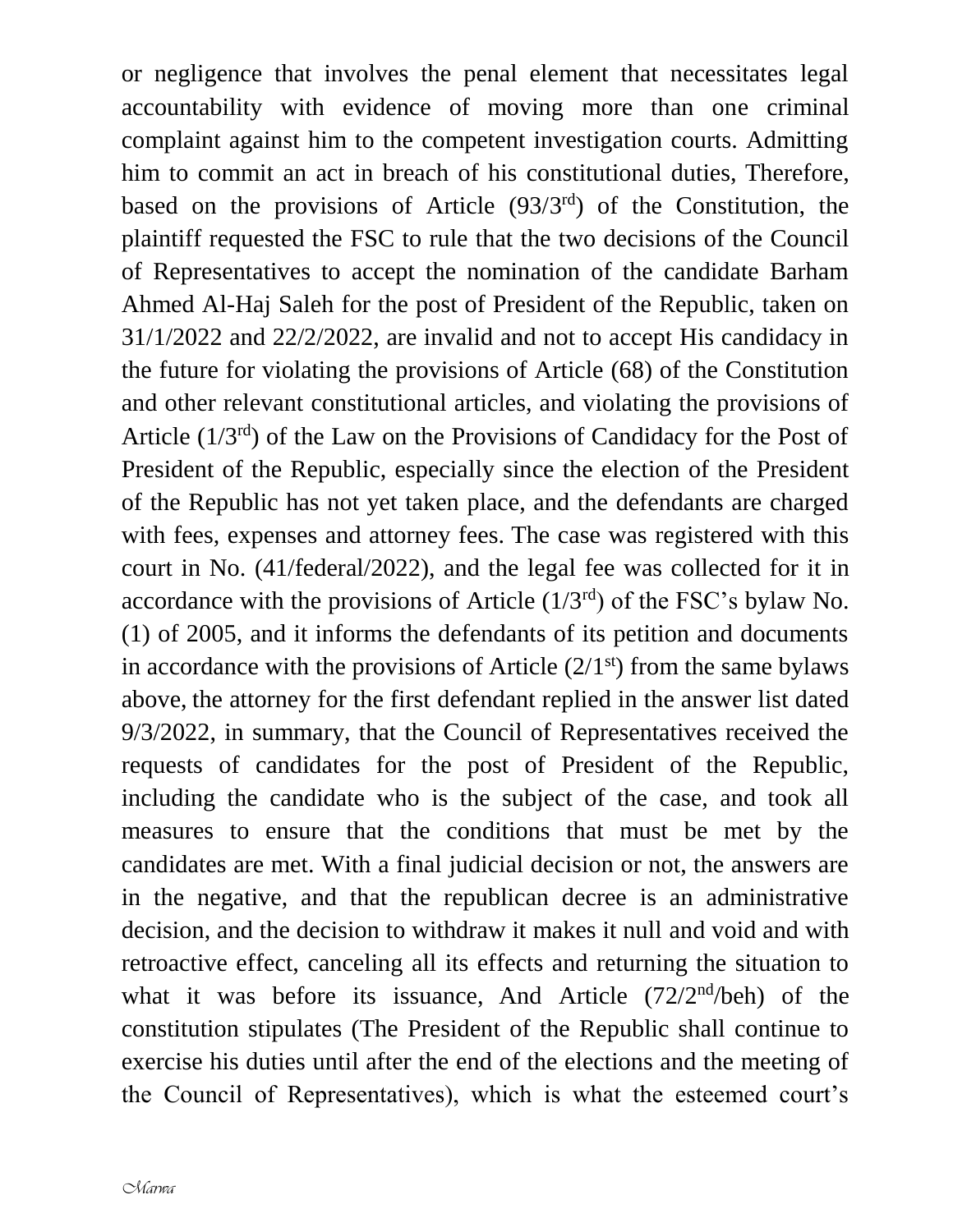decision stated in No. (24/federal/2022) on (13/2/2022). Also, accusing the President of the Republic of perjury may not be released against his accuser without the issuance of a final judicial order of conviction, as the accused is innocent until proven guilty. Therefore, the attorney for the first defendant requested the Speaker of the Council of Representatives /being in his capacity, to dismiss the plaintiffs' suit and charge them with judicial fees, expenses, and attorney fees. The second defendant's attorney responded with the answer statement dated 10/3/2022, which included the same answer as the first defendant's attorneys regarding the continuation of the President of the Republic to exercise his duties in accordance with Article  $(72/2<sup>nd</sup>/beh)$  of the aforementioned constitution, As for his other arguments, it was summarized that Article  $(73/1<sup>st</sup>)$  of the Constitution granted the President of the Republic the authority to issue a special amnesty decree on the recommendation of the Prime Minister. The crime of drug trafficking was not an exempted crime, as was indicated by Article (154) of the Penal Code the issuance of the decree of special pardon is within his powers and does not constitute perjury, and the President of the Republic, in response to the social rejection, took the initiative to withdraw the decree, in addition to the fact that the legislator distinguished between a special and general pardon, the general amnesty is issued by virtue of a law from the legislative authority in accordance with Article (153) of the Penal Code, and many special amnesty decrees were issued during the face of the Corona pandemic, as the number of those covered by it exceeded more than (1500) one thousand five hundred convicts according to specific controls the President of the Republic is keen to give special importance to the crime of drug trafficking and dangerous crimes, taking into account their seriousness and social and health effects, and no amnesty has been issued for them, and there are many rejection decisions in this regard. However, the last decree came on the recommendation of the Prime Minister. Nevertheless, the President of the Republic took the initiative to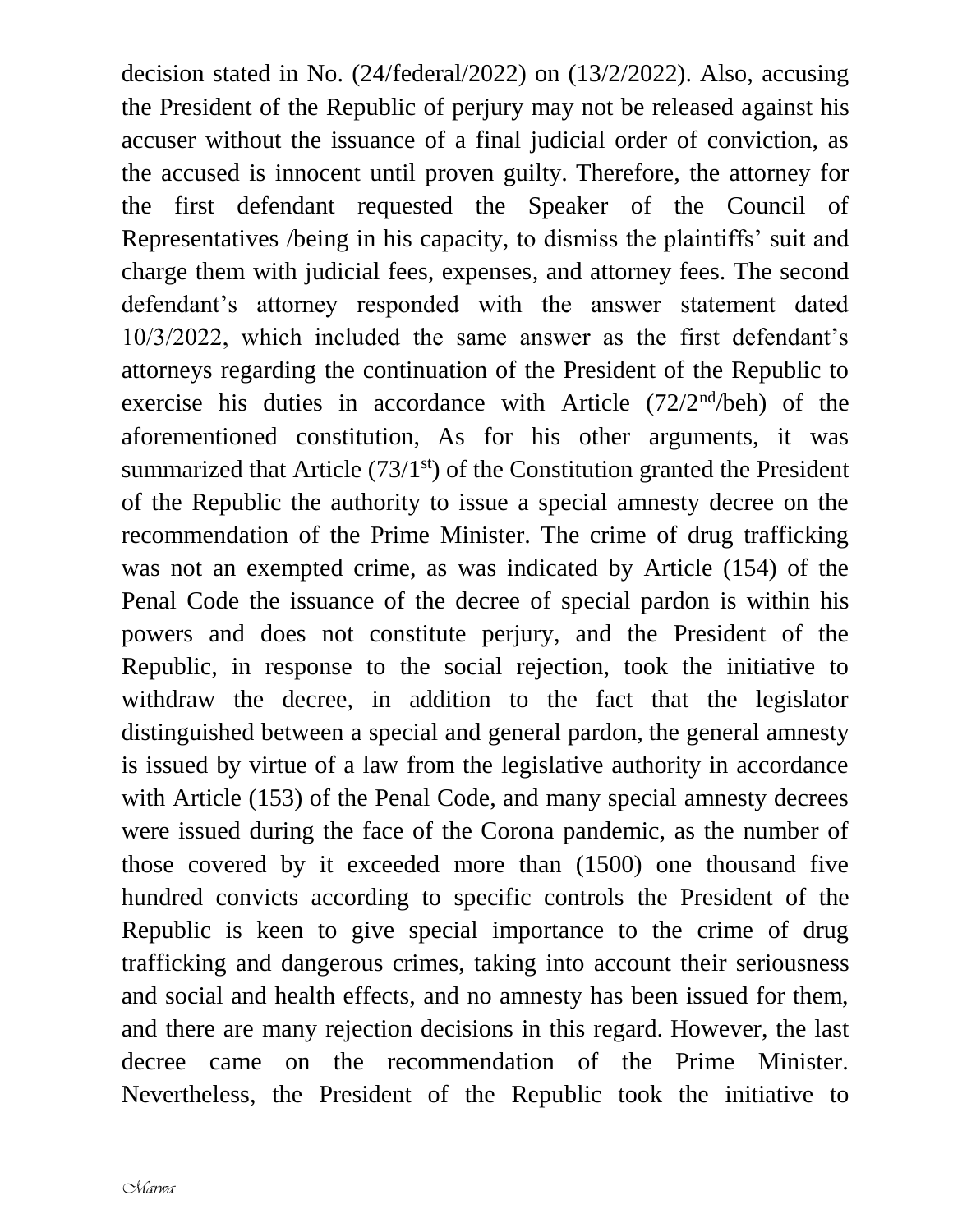withdraw it, cancel its effects, and address the concerned authorities to take the necessary measures regarding the arrest of the convicts against whom it was issued. Collectively in accordance with Article (154) of the Penal Code, what indicates the good commitment of the President of the Republic to the security and safety of society is the formation of a committee to investigate how the decree was issued. Accordingly, all the allegations made by the plaintiffs are not based on facts, law, or material evidence, and are merely allegations based on conjecture and suspicion, so the second defendant's attorney /being in his capacity requested, the President of the Republic rejects the plaintiffs' suit and charges them with fees, expenses, and attorney's fees. After completing the procedures required by the aforementioned bylaw, the court appointed date for the pleading, based on Article  $(2/2<sup>nd</sup>)$  of it, and the parties were informed of it. The first defendant did not attend the Speaker of the Council of Representatives /being in his capacity and did not send a legitimate excuse or his legal representative despite being informed of the fundamentals and he started the public fundamentalist pleading. The second defendant's attorney responded, requesting that the case be dismissed for the reasons stated in his answer draft. The court noted that there is a lawsuit in No. (58/federal/2022) filed before it by the plaintiff, Representative Alia Nassif Jassem and the defendants, the Speaker of Parliament and the President of the Republic /being in their capacity and the subject matter of the nomination of the candidate, Reber Ahmed Al-Barzani for the position of President of the Republic, where she requested the ruling of the unconstitutionality and invalidity of his candidacy, as he belongs to the Kurdistan Democratic Party, which refused to implement the decisions of this court, including the decision to cancel the referendum on the secession of the Kurdistan region, the court also noted that there is another lawsuit, No. (64/federal/2022), filed before it by the plaintiff, Dr. Shehab Ahmed Abdullah Al-Nuaimi and the defendant, Speaker of the Council of Representatives /being in his capacity and the subject matter of which are to challenge Parliament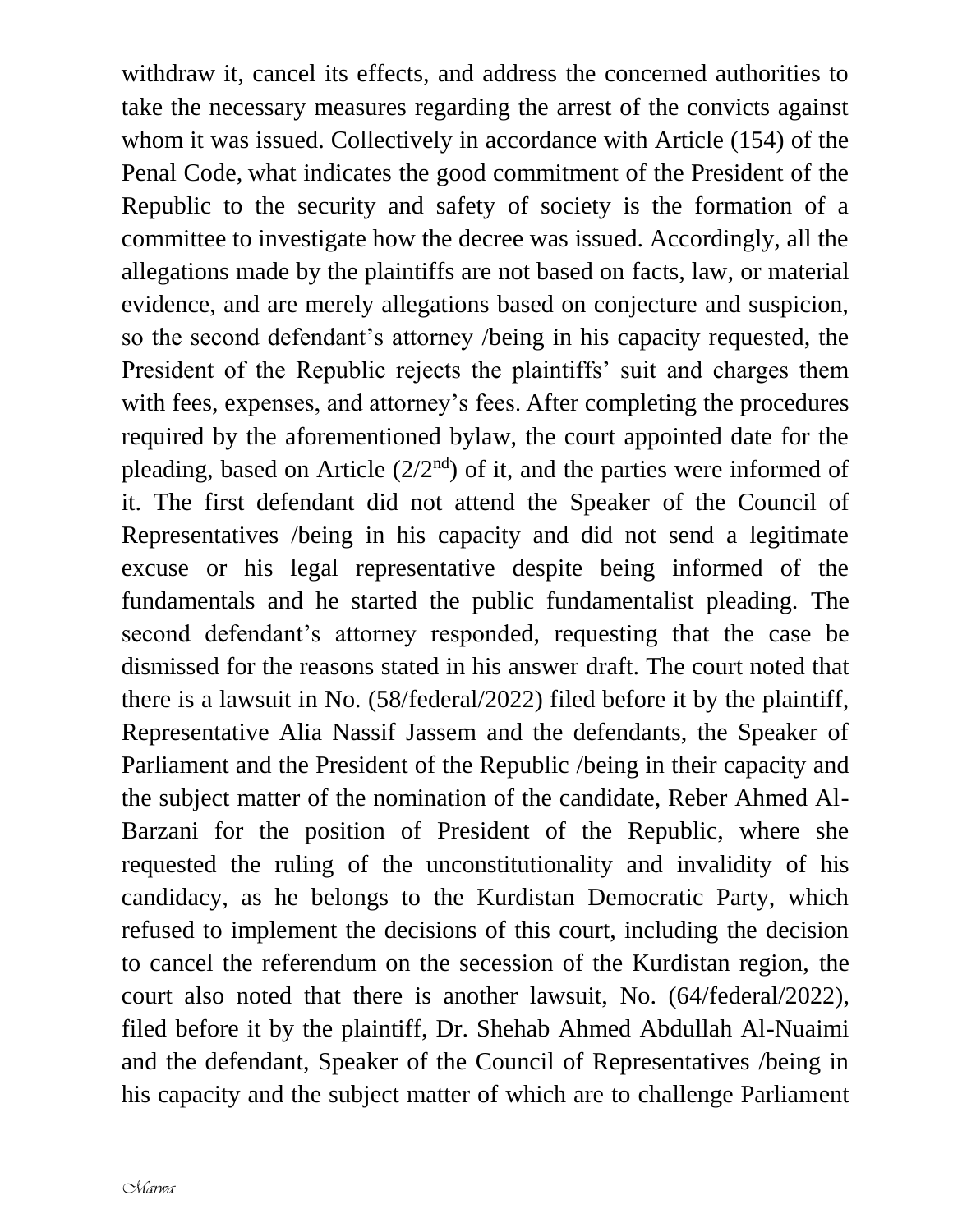Resolution No. (7) of 2022 regarding the acceptance of candidates for the position of the Presidency of the Republic: (Abdul Latif Muhammad Jamal and Reber Ahmed Khaled - candidates of the Kurdistan Democratic Party) and (Khaled Seddik Aziz and Barham Ahmed Salih candidates of the Patriotic Union of Kurdistan) and for the unity of the subject of the two lawsuits numbered (58/federal/2022) and (64/federal/2022) With the subject matter of Case No. (41/federal/2022), the court decided to unify and consider it together in accordance with the provisions of Article (76/2) of the Civil Procedures Law No. (83) for the year 1989, as amended, and to consider Case No. (41/federal/2022) as the original that had been previously instituted. In the case (64/federal/2022), the plaintiff in person and his attorney, Hatem Karim Kazem, attended, and the first defendant did not attend the Speaker of the Council of Representatives /being in his capacity, and he did not send a legitimate excuse or his legal representative despite being informed of the fundamentals, and the plaintiff did not appear in the case No. (58/federal/2022), the court noted that a request was submitted to postpone the case to another date, and because the case is related to the constitutional timing of the political process, it decided to reject the request, the immanence and public pleading commenced, and the plaintiff, Shehab Ahmed, and his attorney repeated what was stated in the lawsuit petition and requested the ruling in accordance with what was stated in it. The defendant's attorney responded to the President of the Republic /being in his capacity, requesting that the case be rejected for the reasons mentioned in his answer draft, and the parties' attorneys repeated their previous statements and requests, and since the court completed its audits and the end of pleading has been made clear the following decision:

## The Decision:

After scrutiny and deliberation by the FSC it was found that the lawsuit (41/federal/2022) filed by the plaintiffs, Vian Sabri Abdel-Khaleq,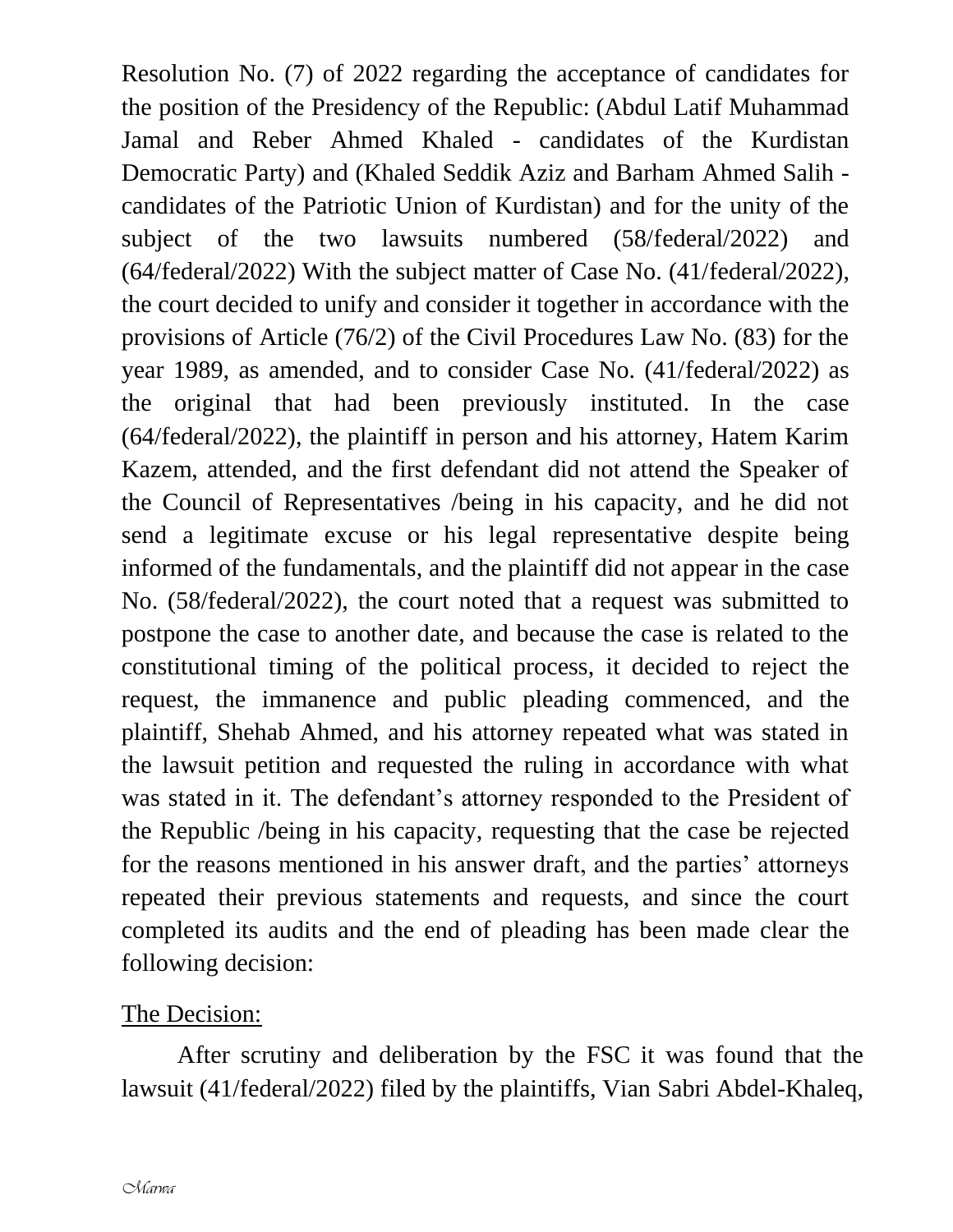Rebwar Hadi Abdel-Rahman, and Sherwan Jamal Khader included a request to invite the defendants, the Speaker of the Council of Representatives / being in his capacity and the President of the Republic /being in his capacity to plead and judge the invalidity of the decisions of the Council of Representatives to accept Barham's candidacy Ahmed Al-Hajj Saleh for the post of President of the Republic adopted on 31/1/2022 and 22/2/2022 and its cancellation and non-acceptance of his candidacy in the future for violating the provisions of Article (68) of the Constitution and related constitutional articles, as well as violating the provisions of Article  $(1/3<sup>rd</sup>)$  of the Law of Provisions for Candidacy for the Position President of the Republic No. (8) of 2012, as for the lawsuit (58/federal/2022), filed by the plaintiff, Alia Nassif Jassem against the two defendants, the President of the Republic of Iraq /being in his capacity and the Speaker of the Iraqi Council of Representatives /being in his capacity, requesting a ruling unconstitutional in the nomination of Reber Ahmed Barzani for the position of President of the Republic, the lawsuit (64/federal/2022) filed by the plaintiff, Shehab Ahmed Abdullah Ali, in which the defendant is the Speaker of the Council of Representatives /being in his capacity, requesting the ruling of the unconstitutionality of the Council of Representatives Resolution No. (7) of 2022 taken in session No. (3) on 5/ 3/2022 canceling the acceptance of the nomination of Khaled Siddiq Aziz, Abdul Latif Muhammad Jamal Rashid, Barham Ahmed Salih and Reaper Ahmed Khalid for the post of President of the Republic of Iraq, and issuing a pro-state order to stop the work procedures by the aforementioned Parliament's decision until the case is resolved; and what was stated in the requests of the plaintiffs' attorneys during the pleading procedure and the court's review of the response regulations submitted by the defendants' attorneys and their requests during the pleading procedure, the court reached the following conclusions: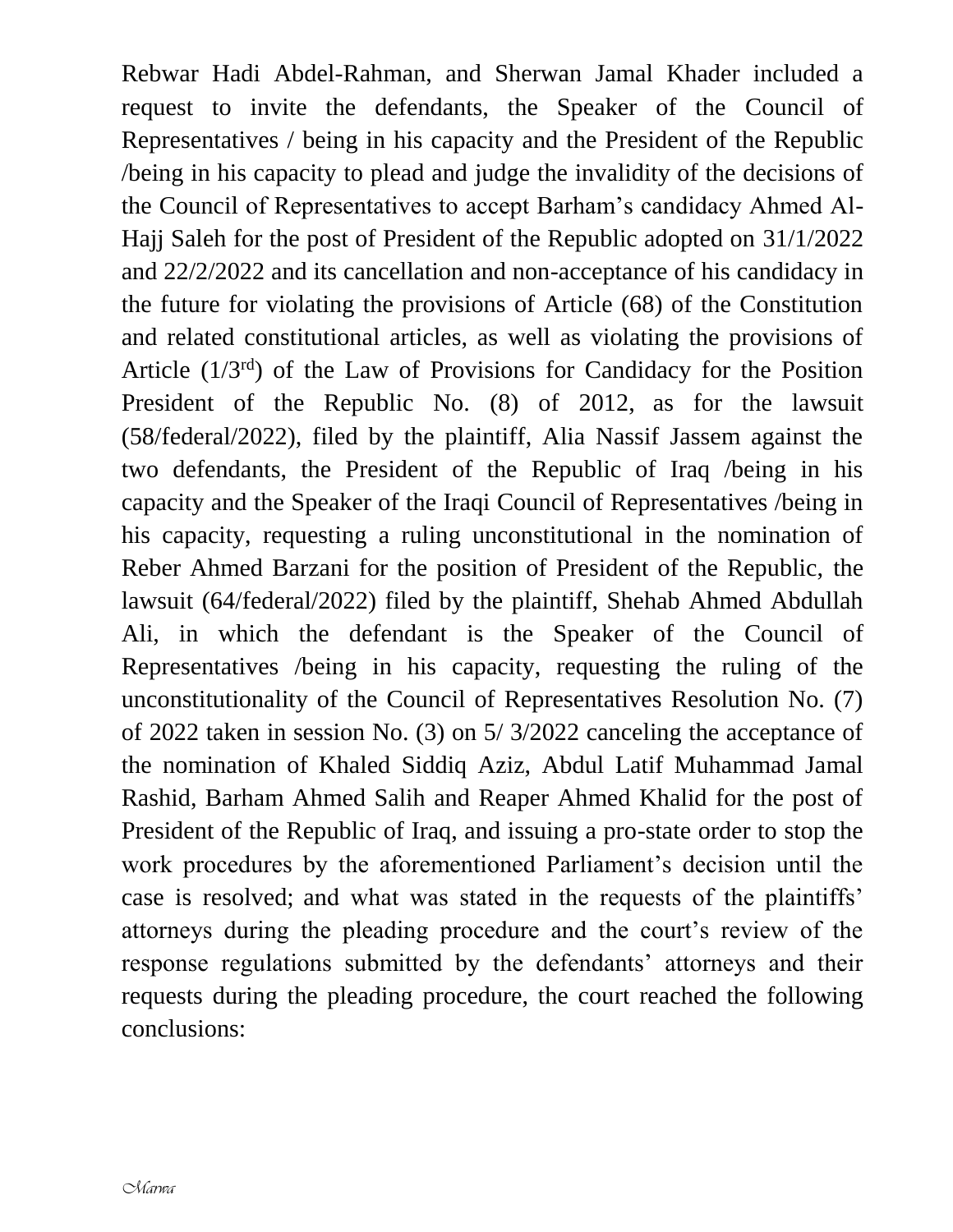First: This court had previously issued its decision No. (19/federal/2022 on 3/14/2022), which includes rejecting the claim of the plaintiff, Hussein Ahmed Hashem, regarding accepting the candidacy of Barham Ahmed Al-Hajj Saleh for the post of President of the Republic of Iraq, and since the decisions of the FSC are final and binding on all authorities based on the provisions of Article (94) of the Constitution of the Republic of Iraq for the year 2005 and Article  $(5/2<sup>nd</sup>)$  of the FSC Law No. (30) for the year 2005 amended by Law No. (25) of 2021, therefore, the issue of accepting the nomination of Barham Ahmed Al-Haj Salih for the position of President has been previously decided. The Republic is obligated to reject the case. Second: Regarding the plaintiffs' lawsuit against the President of the Republic /being in his capacity, this court finds that the contested decision containing the acceptance of the nomination of applicants for the position of President of the Republic was issued by the Council of Representatives and was not issued by the President of the Republic /being in his capacity Article (3) of the Law No. (8) of 2012 on the Provisions of Candidacy for the Post of President of the Republic stipulates that "those who wish to be nominated and who meet the conditions stipulated in Article (1) of this law shall submit their written requests accompanied by official documents proving the availability of these The conditions for them with their  $CVs$  to the Presidency of the Council of Representatives within a maximum date of (3) three days from the start of the announcement of the submission. The Presidency of the Council of Representatives announces the names of the candidates who meet the legal requirements in accordance with the provisions of Article (4) of the aforementioned law and since the defendant requires that his admission results in a judgment estimating the issuance of an acknowledgment from him, and that he be judged or obligated to something based on the assessment of the proof of the case based on the provisions of Article (4) of the amended Civil Procedures Law No. (83) of 1969, so the litigation is against the President of the Republic /being in his capacity it is not directed, and if the litigation is not directed, the court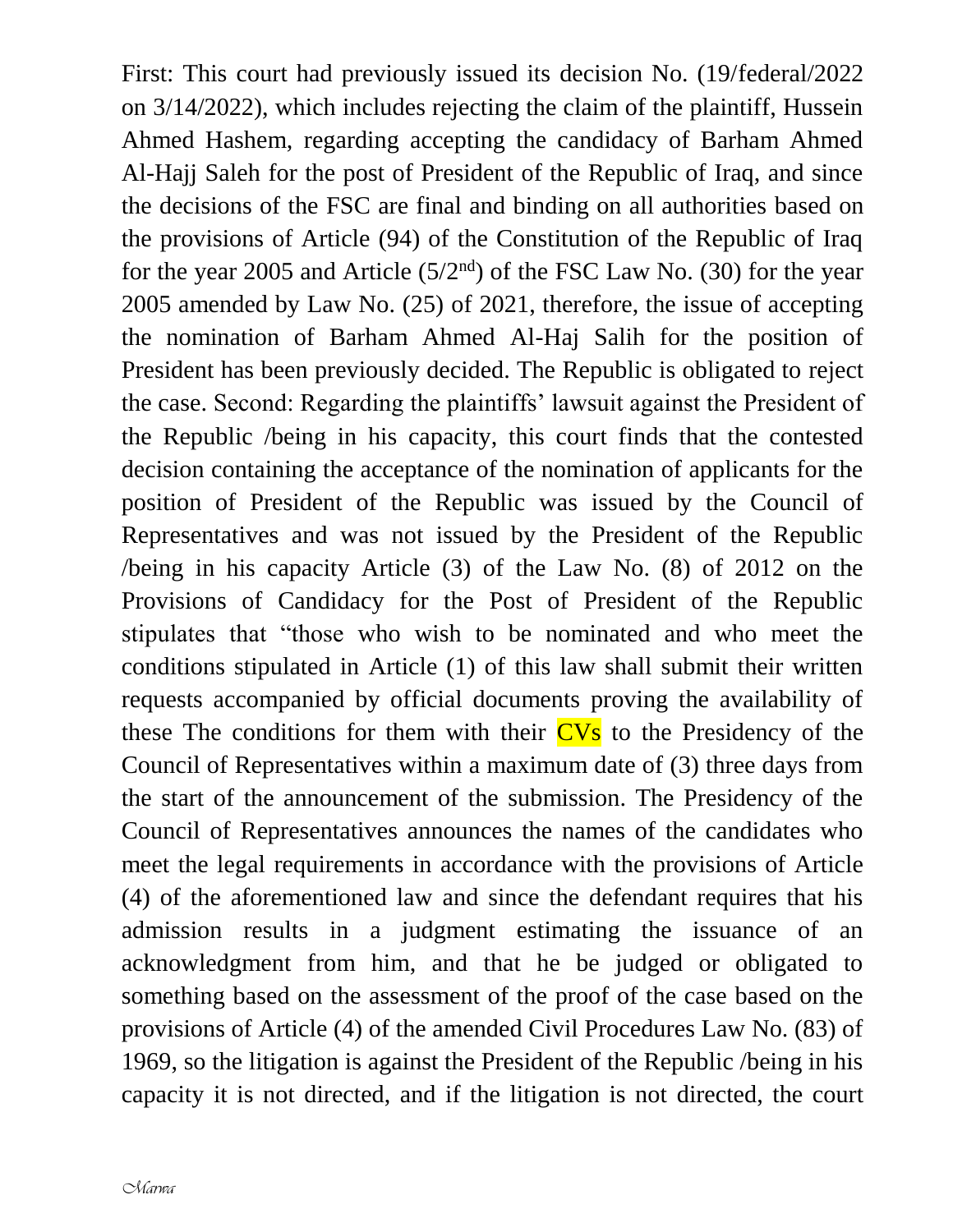shall rule, even on its own accord, to dismiss the case without entering into its basis in accordance with the provisions of Article (80/1) of the aforementioned law, which necessitates the dismissal of the case against him from this aspect. Third: Article (68) of the Constitution of the Republic of Iraq for the year 2005 included the constitutional conditions that a candidate for the presidency of the republic must meet. He is known for his integrity, uprightness, justice, and loyalty to the homeland, and has not been convicted of a crime against honor, and these conditions represent conditions of acceptance and conditions inherent in the continuation of the President of the Republic assuming his position, given that the President of the Republic represents the sovereignty of the country and a symbol of the nation's unity and ensures adherence to the constitution and the preservation of Iraq's independence, sovereignty and territorial integrity based on Provisions of Article (67) of the Constitution and since the plaintiffs did not base their claim regarding the acceptance of the candidacy of Khaled Seddik Aziz, Abdul Latif Muhammad Jamal Rashid and Reber Ahmed Khaled on credible evidence that denies the existence of the conditions stipulated in Article (68) of the Constitution at the present time, the plaintiffs' lawsuit regarding this is valid. In response to it and all of the above, the FSC decided the following:

1 . The ruling dismissed the lawsuit of plaintiffs Vian Sabri Abdul Khaleq, Rebwar Hadi Abdul Rahman, Sherwan Jamal Khader, and Alia Nassif Jassim against the defendant, the President of the Republic, in addition to his job because the litigation was not directed.

2. Judgment dismissing the claim of plaintiffs Vian Sabri Abdel Khaleq, Rebwar Hadi Abdel Rahman, Sherwan Jamal Khader, and Shehab Ahmed Abdullah towards the defendant, the Speaker of the Council of Representatives /being in his capacity regarding accepting the nomination of Barham Ahmed Al-Hajj Saleh for the position of President of the Republic, for the ruling on the same issue was preceded by this court.